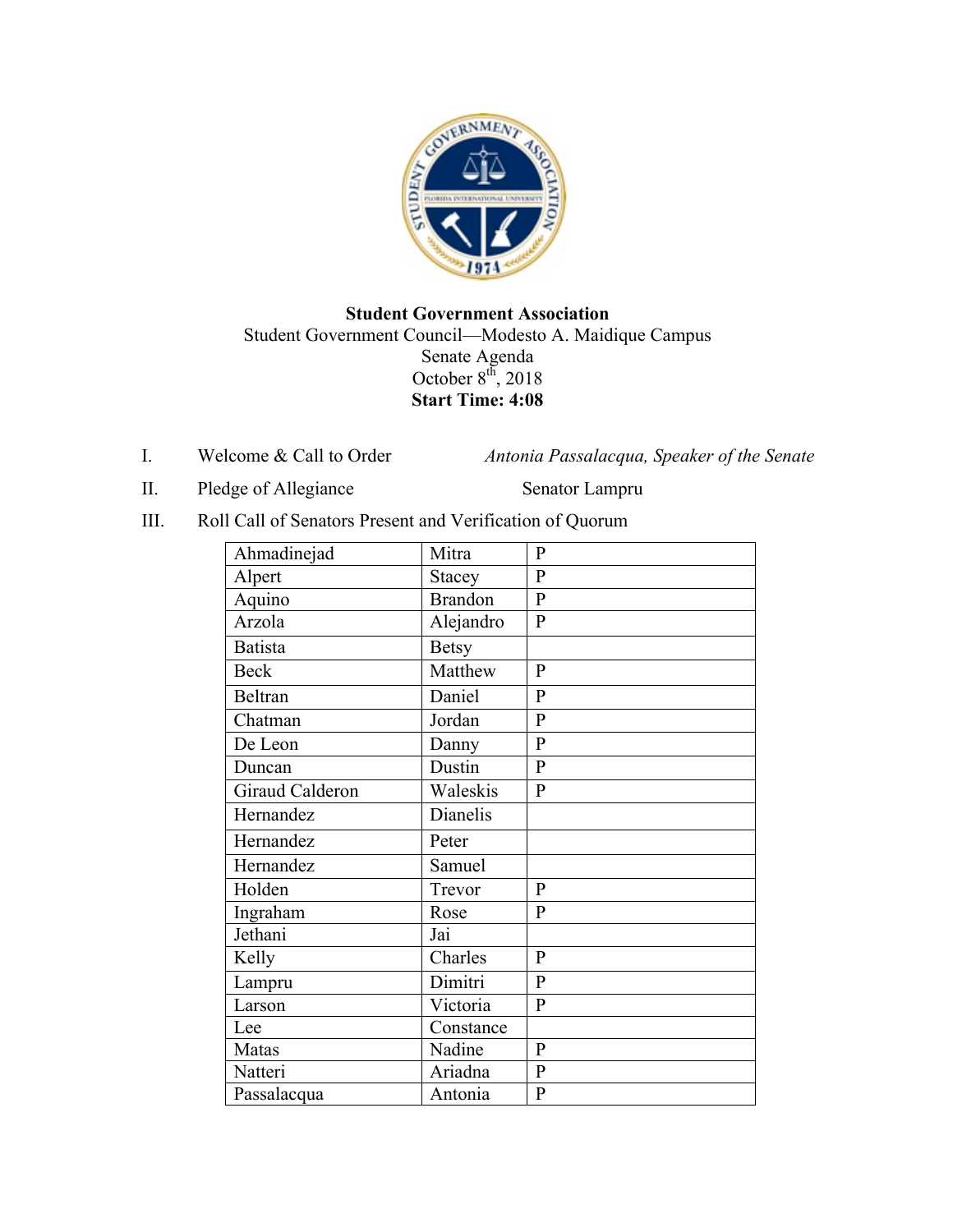| Pryor     | LeChara | P          |
|-----------|---------|------------|
| Rivero    | Carlos  |            |
| Rodriguez | Melanie |            |
| Sanchez   | Rebecca | P          |
| Santos    | Samuel  |            |
| Simpson   | Tidjan  | P          |
| Spencer   | Jessica | P          |
| Suarez    | Luis    | Tardy 4:28 |
| Vera      | Bertha  | P          |
| Vulcain   | Dylan   | Tardy 4:21 |
| Zahedi    | Leila   | p          |
| 26/35     |         |            |

- IV. Approval of the Minutes from October  $1<sup>st</sup>$ , 2018
	- A. Senator Lampru moves to approve the minutes from October  $1<sup>st</sup>$ , 2018. Senator Duncan seconds Motion passes.
- V. Adoption of the Agenda
	- A. Senator Beck moves to adopt the agenda. Senator Natteri seconds. Motion passes.
- VI. Invited Speakers
	- A. Omicron Delta Kappa Tapping
	- B. Carolina Gonzalez
	- C. FIU Indigenous Group
- VII. Special Orders
- VIII. Vetoed Legislation
- IX. Second Readings
- X. Unfinished Business
- XI. New Business
	- A. Senator Lampru moves to go into new business. Senator Gerard seconds. Motion passes.
	- B. Review and vote on amended Constitution
		- 1. Senator Ingraham moves to table the review and vote on amended

Constitution for next senate meeting. Senator Lampru seconds.

| Ahmadinejad | Mitra  | N |
|-------------|--------|---|
| Alpert      | stacev |   |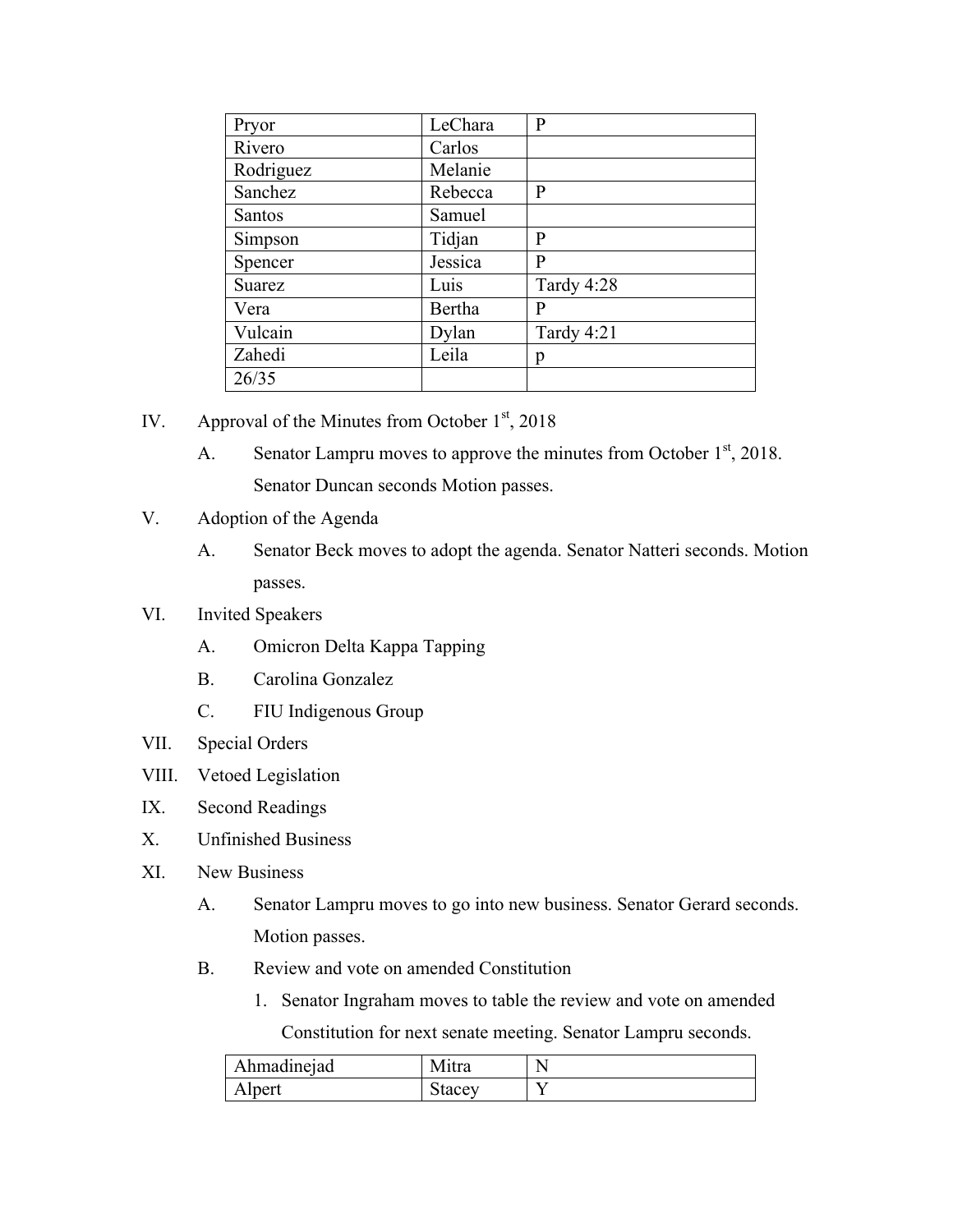| Aquino                 | <b>Brandon</b> | N              |
|------------------------|----------------|----------------|
| Arzola                 | Alejandro      | $\overline{Y}$ |
| <b>Batista</b>         | <b>Betsy</b>   |                |
| <b>Beck</b>            | Matthew        | $\overline{Y}$ |
| Beltran                | Daniel         | N              |
| Chatman                | Jordan         | N              |
| De Leon                | Danny          | N              |
| Duncan                 | Dustin         | $\overline{N}$ |
| <b>Giraud Calderon</b> | Waleskis       | Y              |
| Hernandez              | Dianelis       |                |
| Hernandez              | Peter          |                |
| Hernandez              | Samuel         |                |
| Holden                 | Trevor         | Y              |
| Ingraham               | Rose           | Y              |
| Jethani                | Jai            |                |
| Kelly                  | Charles        | Y              |
| Lampru                 | Dimitri        | $\overline{Y}$ |
| Larson                 | Victoria       | Y              |
| Lee                    | Constance      |                |
| Matas                  | Nadine         | $\mathbf N$    |
| Natteri                | Ariadna        | $\overline{Y}$ |
| Passalacqua            | Antonia        | N              |
| Pryor                  | LeChara        | $\overline{N}$ |
| Rivero                 | Carlos         |                |
| Rodriguez              | Melanie        |                |
| Sanchez                | Rebecca        | Y              |
| Santos                 | Samuel         |                |
| Simpson                | Tidjan         | ${\bf N}$      |
| Spencer                | Jessica        | Y              |
| Suarez                 | Luis           |                |
| Vera                   | Bertha         | Y              |
| Vulcain                | Dylan          |                |
| Zahedi                 | Leila          | N              |
| $13 - 11 - 0$          |                |                |

- 2. Tabled for next senate meeting
- C. Elections of Graduate Senator Seat
	- 1. Jam Aleem Nawaz Khan Speech
		- i. Senator Arzola moves to close question and answer period. Senator Ingraham seconds. Motion passes
	- 2. Ricardo Trochez Speech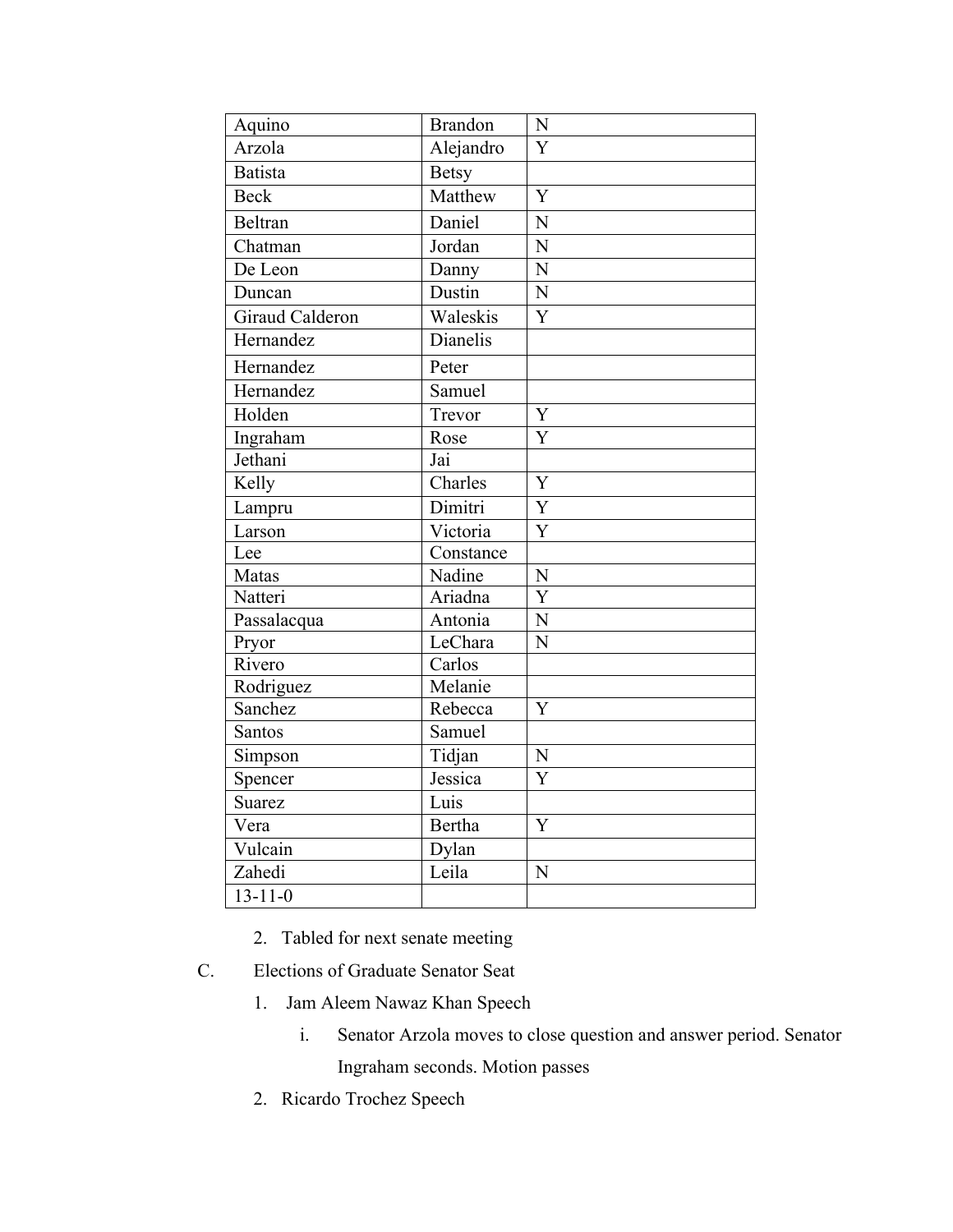- 3. Senator Arzola moves to go into discussion period for 5 minutes. Senator Natteri seconds.
- 4. Angel Algarin Speech
- 5. Senator Ingraham moves to go into a discussion period for 10 minutes. Senator Simpson seconds. Motion passes.
- 6. Senator Natteri moves to extend discussion period for 5 minutes. Senator Gerard seconds. Motion passes.
- 7. Senator Matas moves to extend discussion period for 5 minutes. Senator Natteri seconds. Motion passes.
- 8. Senator Arzola moves to extend discussion period for 5 minutes. Senator Kelly seconds. Motion passes.
- 9. Senator Vera moves to close discussion period. Senator Lampru seconds. Motion passes.
- 10. Senator Duncan moves to go into voting procedure. Senator Lampru seconds. Motion passes.

| Ahmadinejad     | Mitra          | Jam            |
|-----------------|----------------|----------------|
| Alpert          | Stacey         | Jam            |
| Aquino          | <b>Brandon</b> | Left at 4:52pm |
| Arzola          | Alejandro      | Jam            |
| <b>Batista</b>  | <b>Betsy</b>   |                |
| <b>Beck</b>     | Matthew        | Stepped out    |
| <b>Beltran</b>  | Daniel         | Jam            |
| Chatman         | Jordan         | Angel          |
| De Leon         | Danny          | Jam            |
| Duncan          | Dustin         | Jam            |
| Giraud Calderon | Waleskis       | Jam            |
| Hernandez       | Dianelis       |                |
| Hernandez       | Peter          |                |
| Hernandez       | Samuel         |                |
| Holden          | Trevor         | Ricardo        |
| Ingraham        | Rose           | Jam            |
| Jethani         | Jai            |                |
| Kelly           | Charles        | Angel          |
| Lampru          | Dimitri        | Angel          |
| Larson          | Victoria       | Jam            |
| Lee             | Constance      |                |
| Matas           | Nadine         | Stepped out    |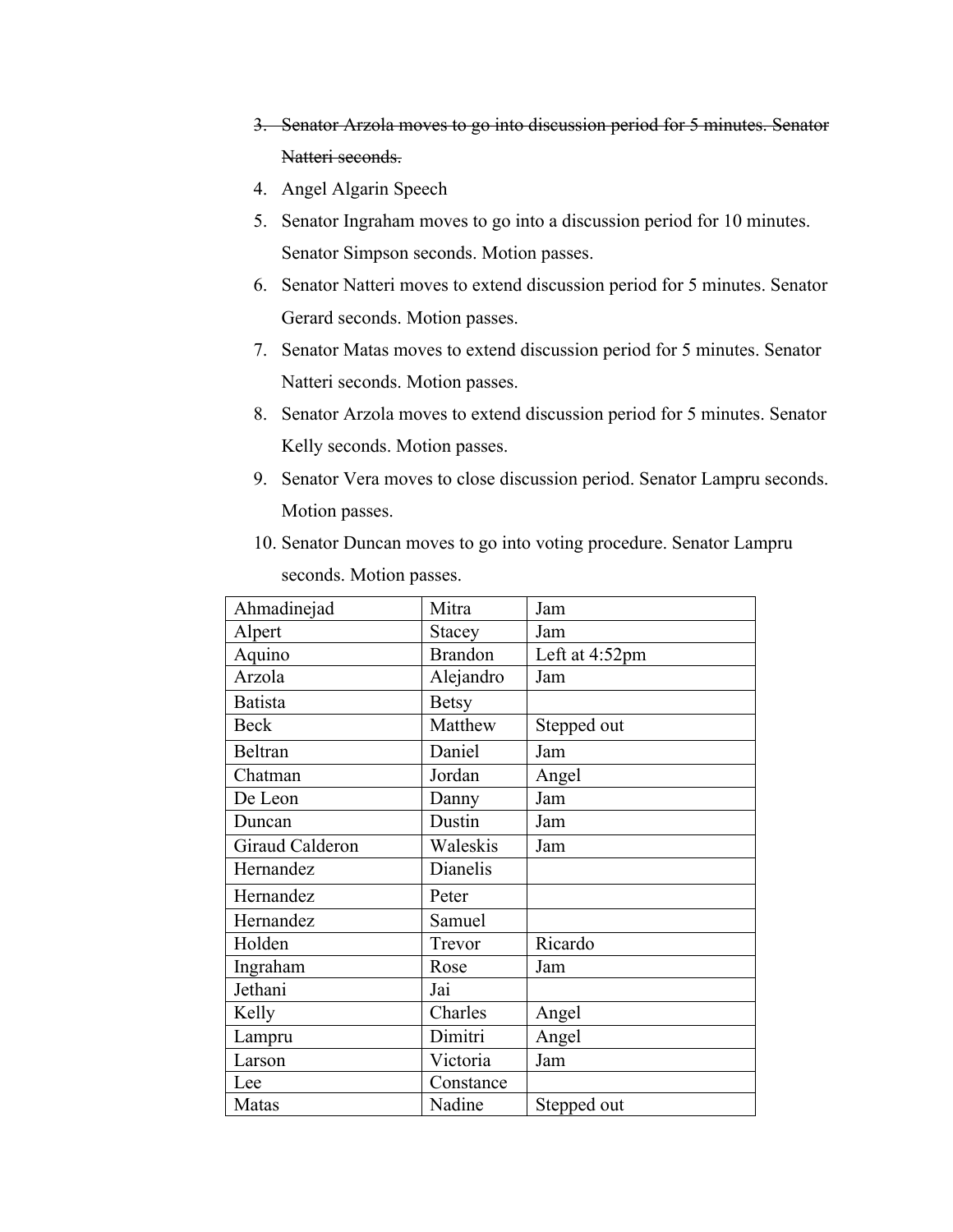| Natteri        | Ariadna | Jam   |
|----------------|---------|-------|
| Passalacqua    | Antonia | Jam   |
| Pryor          | LeChara | Angel |
| Rivero         | Carlos  |       |
| Rodriguez      | Melanie |       |
| Sanchez        | Rebecca | Jam   |
| Santos         | Samuel  |       |
| Simpson        | Tidjan  | Jam   |
| Spencer        | Jessica | Angel |
| Suarez         | Luis    | Angel |
| Vera           | Bertha  | Jam   |
| Vulcain        | Dylan   | Angel |
| Zahedi         | Leila   | Jam   |
| 15Jam, 7Angel, |         |       |
| 1Ricardo       |         |       |

- 1. Confirmed Jam Aleem Nawaz Khan as Graduate Senator.
- D. Point of personal privilege for Brandon Aquino at 4:52pm
- E. Elections of Nursing Senator Seat
	- 1. Senator Beck moves to extend application for one week. Senator Lampru seconds. Motion passes.
	- 2. Senator Duncan moves to table election of Nursing Senator. Senator Gerard seconds. Motion passes.
- F. Committee Break Out Session
	- 1. Senator Lampru moves to table Committee Break Out session. Senator Duncan seconds. Motion passes.

## XII. Committee Reports

- A. Finance Committee
	- 1. Rejected an application due to time constraint
	- 2. Voting on an application today after senate
	- 3. If you have any questions, please contact sga.financecom@gmail.com
- B. Rules, Legislation & Judiciary Committee
	- 1. No meeting this week
	- 2. If you have any questions, please contact  $sga.rli committe@gmail.com$
- C. Operational Review Committee
	- 1. We will not be having a meeting today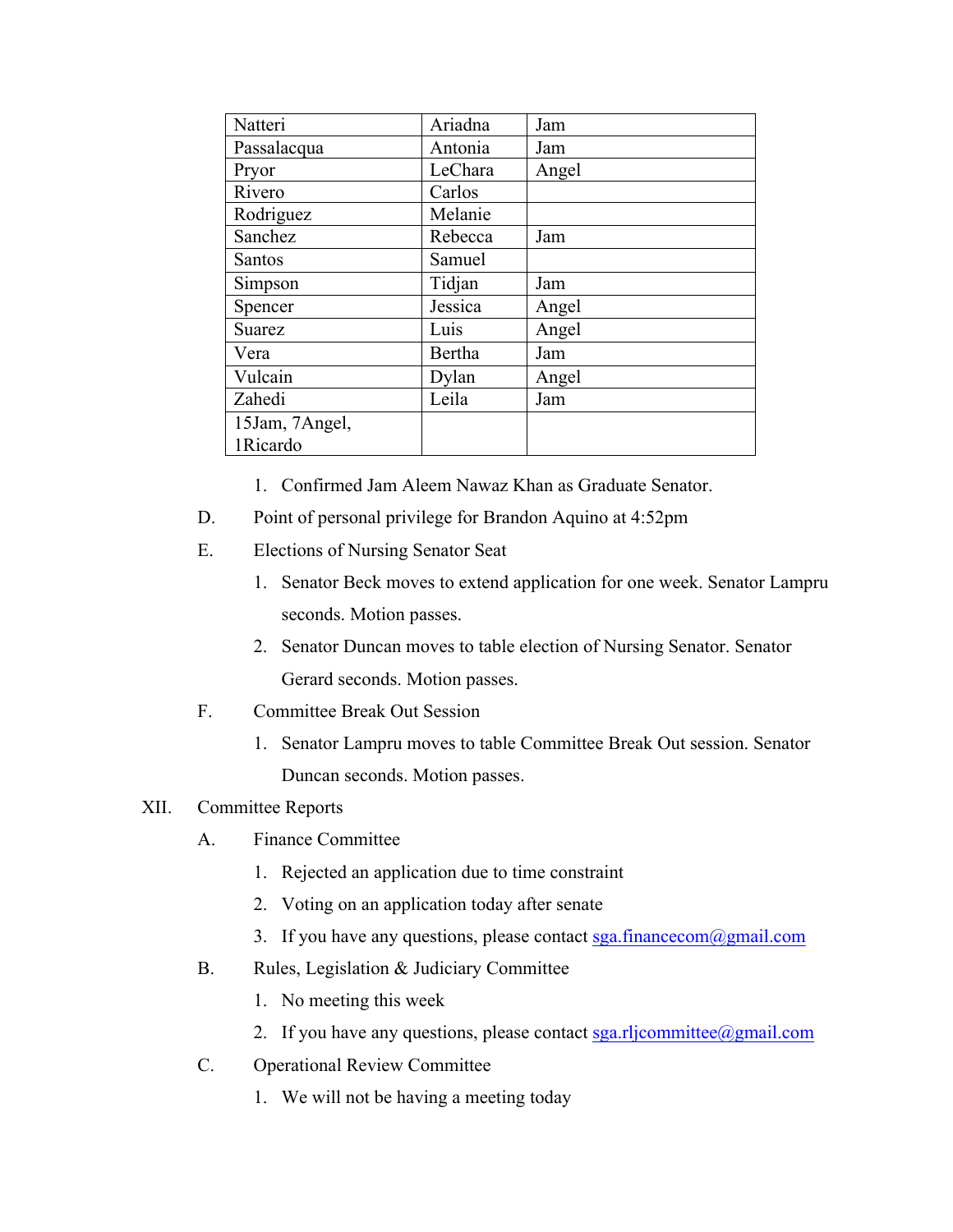- 2. We will be having a meeting next week
- D. Student Advocacy Committee
	- 1. Do not have meeting today
	- 2. Meeting next week
	- 3. If you have any questions, please contact  $SGA$ .sacommittee@gmail.com
- E. Internal Affairs Committee
	- 1. We will not count meeting with your Dean without proof.
	- 2. Do not forget to do your hours
	- 3. If you have any questions, please contact SGA.IACommittee@gmail.com
- F. Graduate and Professional Student Committee
	- 1. We approved 88 students for travel fund.
	- 2. Senator Matas and I had a meeting with the Dean of the University Graduate School. Meeting was very productive, working on three proposals such as:
		- i. Consideration in an increase in stipend for the graduate students.
		- ii. Working no proposal for small funding for research
		- iii. Preparing another proposal with the Secretary of Innovation and Research for the Research Fair at FIU.
			- a. Take place around January
	- 3. If you have any questions, please contact  $GPSC@$ fiu.edu
- XIII. Executive Board Reports
	- A. Speaker of the Senate
		- 1. CSO Report
			- i. On Oct.  $9^{th}$  we will be funding section to clarify questions we have been getting regard to SAPR.
				- a. Invited Speaker will be talking about Ethics
			- ii. Month of August we had our Meet  $&$  Greet, President Advisory Lunch-In, CSO Orientation, and Club Fair Day for two days.
			- iii. Month of September we had our General Body meeting, and a makeup orientation.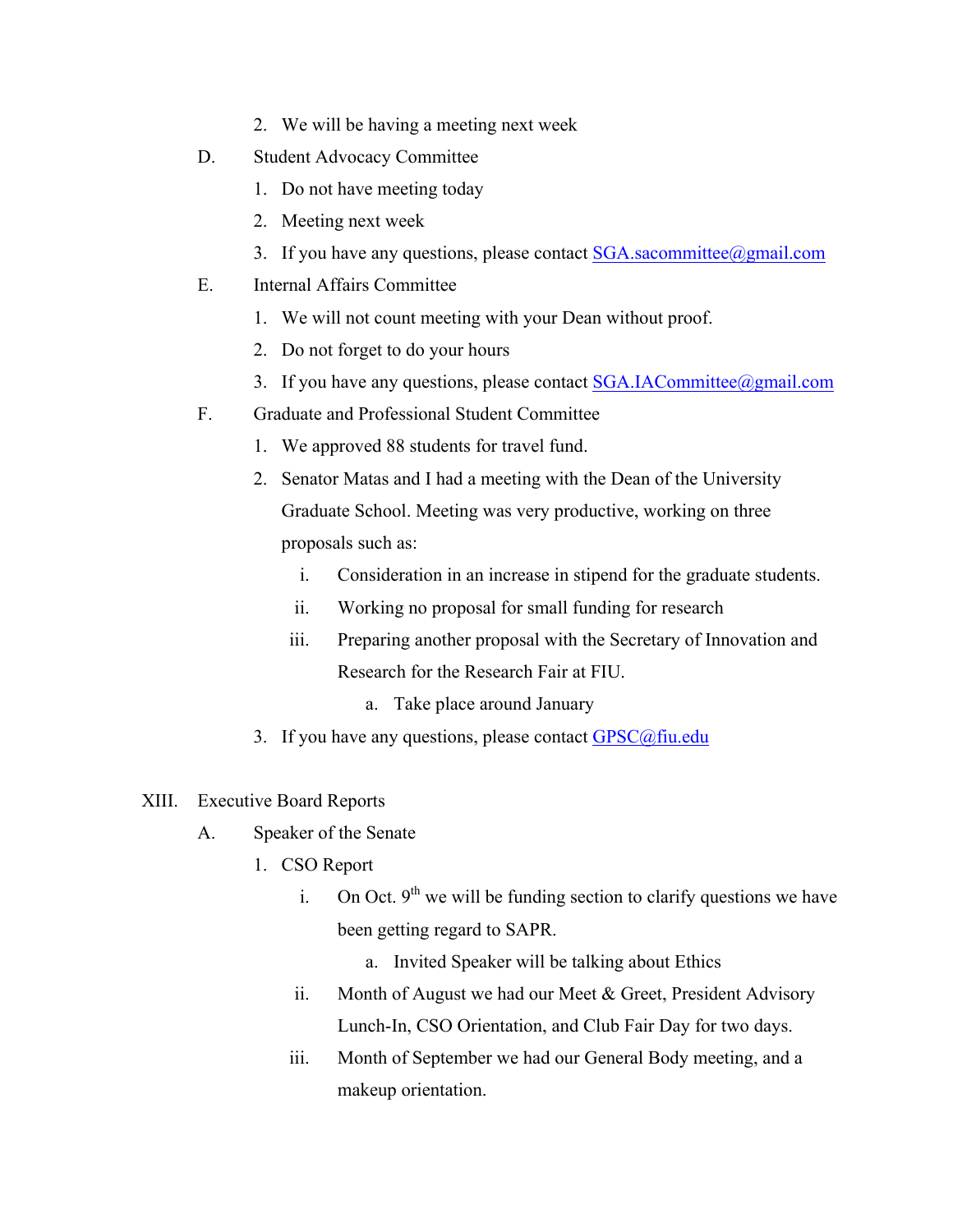- iv. Second general body meeting on Oct.  $9<sup>th</sup>$ .
- 2. Difference between senate forum and announcements
- 3. If you have any questions, please email sgaspeaker@fiu.edu
- B. Speaker Pro Tempore of the Senate
	- 1. If you have any questions, please email sgaprotemp@fiu.edu
- C. President
	- 1. Working with office of Governmental for FIU Day in Miami-Dade County.
	- 2. If you have any questions, please email sgapres $@$ fiu.edu
- D. Vice President
	- 1. If you have any questions please email  $sgavp(\omega)$ fiu.edu
- E. Comptroller
	- 1. If you have any questions, please email sgacomp@fiu.edu
- F. Chief Justice
	- 1. No reports
	- 2. If you have any questions, please email sgajud@fiu.edu

## XIV. Advisor Report

- A. No report
- B. If you have any questions please email  $\text{mincast}(\hat{\omega})$  fiu.edu
- XV. Public Forum

A.

- XVI. Senate Forum
	- A. Please make sure to review the revised Constitution.
- XVII. Announcements
	- A. Senator Lampru Sign up for Roarthon
	- B. Senator Matas- Trail of the Torch tomorrow, please come out and show support
	- C. Senator De Leon Please support FIU athletics
	- D. Senator Beck Our fellow Senator Aquino and Rivero are running for Homecoming King, make sure you vote.